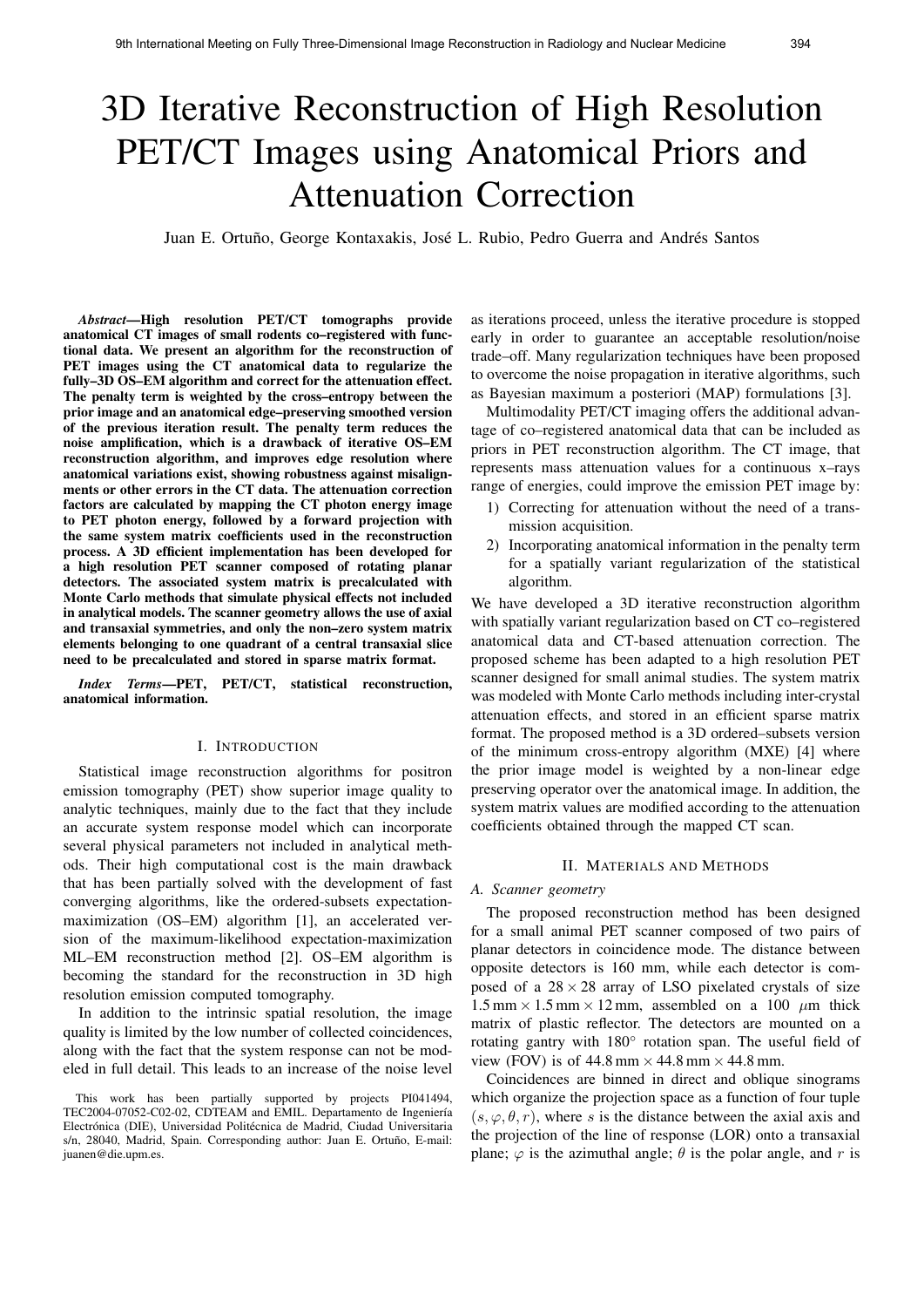the mean between the axial coordinates of the two crystals in coincidence.

The intrinsic resolution of the scanner is matched by employing a sampling scheme of 0.8 mm in s and r, 1.5 $\degree$  in  $\varphi$ , and with a total projection size of  $55 \times 120 \times 28 \times 28$  sinogram bins.

#### *B. Reconstruction algorithm*

The MXE algorithm modifies the ML–EM algorithm adding a cross-entropy between the current image estimate and the prior image model, according to equation (1):

$$
x_i^{(n+1)} = \frac{x_i^{(n)}}{\sum_j a_{ji}} \left[ \sum_j \frac{y_j a_{ji}}{\sum_k a_{jk} x_k^{(n)}} - \beta \ln \left( \frac{x_i^{(n)}}{z_i^{(n-1)}} \right) \right]
$$
 (1)

where  $x_i^{(n+1)}$  is the estimate of the activity concentration in pixel i at iteration  $n + 1$ ;  $a_{ji}$  represents the probability that a event generated within the volume covered by voxel  $i$  is registered by detector pair j;  $y_j$  denotes the number of events recorded in each detector pair;  $z_i$  is the prior model image at voxel *i*. The constant  $\beta$  controls the relative weight of the cross-entropy term.

The prior model includes the anatomical information obtained with a co–registered CT scan through an edgepreserving and spatially variant smoothing filter. This regularization term incorporates therefore the anatomical boundaries in the PET reconstruction process.

If  $\beta$  in (1) is set to zero, then the 3D OS–MXE algorithm becomes equivalent to the 3D OS–EM un–regularized expression, but when  $\beta \rightarrow \infty$  the positivity constraints of the OS–EM algorithm are not satisfied. Thus a limit for  $\beta$  must be imposed to guaranteed the stability of the algorithm.

# *C. Smoothing filter*

If a smoothed version of the image estimation in the previous iteration is chosen as the prior image model  $z$  in (1), the 3D OS–MXE algorithm will equally smooth the whole image, thus resulting in a loss of resolution with non–edge preserving regularization. The prior model should instead be capable of smoothing noisy regions and preserving aligned edges among PET and CT co–registered images.

A 3D improved version of the gradient inverse weighted smoothing filter (GIW) [5] has been applied: If  $m_i$  denotes the anatomical image value at voxel  $i$ , and the voxel  $r$  is included in the vicinity of i, denoted as  $V(i)$ , the absolute value of the gradient is defined as:

$$
\delta_{i,r} = \begin{cases}\n2 & \text{if } ||m_i - m_r|| = 0 \\
1/||m_i - m_r|| & \text{otherwise}\n\end{cases}
$$
\n(2)

and the GIW filter over the functional image  $x$  has the following expression:

$$
z_i = \kappa_i x_i + (1 - \kappa_i) \sum_{r \in V(i)} \omega_r x_r \tag{3}
$$

where  $\omega$  and  $\kappa$  parameters are given as follows:

$$
\omega_r = \frac{\delta_{i,r}}{\sum\limits_{r \in V(i)} \delta_{i,r}}, \quad \kappa_i = \sum\limits_{r \in V(i)} \omega_r^2 \cdot \left(1 + \sum\limits_{r \in V(i)} \omega_r^2\right)^{-1} \tag{4}
$$

The vicinity of  $i$  has been fixed to 26–neighborhood, i e., a  $3 \times 3 \times 3$  kernel, for the experiments presented in this work.

#### *D. Attenuation correction*

If the material properties are known thanks to the anatomical CT image, a LOR can be corrected for attenuation with a multiplicative factor that modifies the probability value stored in the precalculated system model. In small animal tomographs for pre–clinical studies, the magnitude of the correction is much smaller than in clinical studies because the mean distance along attenuation material is much shorter that in humans, although it is still important to correct the data for quantitative analysis.

Since the linear attenuation coefficients (LAC) are energy dependent, those measured at low CT energies (acquired with a continuous x-ray energy spectrum from 10 KeV to 70 KeV) are firstly transformed onto the corresponding values of gamma rays PET energies, i e., 511 KeV. We use a logarithmic function to fit the data (see Table I, [6]).

TABLE I TISSUE LINEAR ATTENUATION COEFFICIENTS

| LAC $(\text{cm}^{-1})$   Adipose |       | Water | Soft tissue | <b>Cortical bone</b> |
|----------------------------------|-------|-------|-------------|----------------------|
| 511 KeV                          | 0.090 | 0.095 | 0.099       | 0.170                |
| 40 KeV                           | 0.228 | 0.268 | 0.285       | 1.278                |

The attenuation correction factors are then obtained by a projection of the LORs though the attenuation map [7] resampled to match the low resolution of a PET image using cubic interpolation. The forward projection routine is the same that in the 3D reconstruction method, matching spatial resolution.

#### *E. System matrix modeling*

The set of  $a_{ji}$  values in (1), denoted as system matrix, is accurately modeled with Monte Carlo methods which include attenuation and scatter effects in the detector. The details are described in our previous work [8].

Practical implementation of the algorithm imposes the use of approximations where the majority of  $a_{ji}$  have zero values, and an efficient sparse–matrix storage that is read in sequential order during projection and back–projection iteration steps. However in the 3D case, the number of non–zero  $a_{ii}$  is too large to be efficiently handeled by a typical PC, and possible redundancies must be considered, i e., axial and transaxial system matrix symmetries [9].

The system matrix has an image size of  $112 \times 112 \times 56$  voxels of  $[0.4, 0.4, 0.8]$  mm. The total number of  $a_{ii}$  elements in the matrix is  $7.10 \cdot 10^{12}$ , however its symmetries and high sparsity allows its representation in 557 MB of disk storage.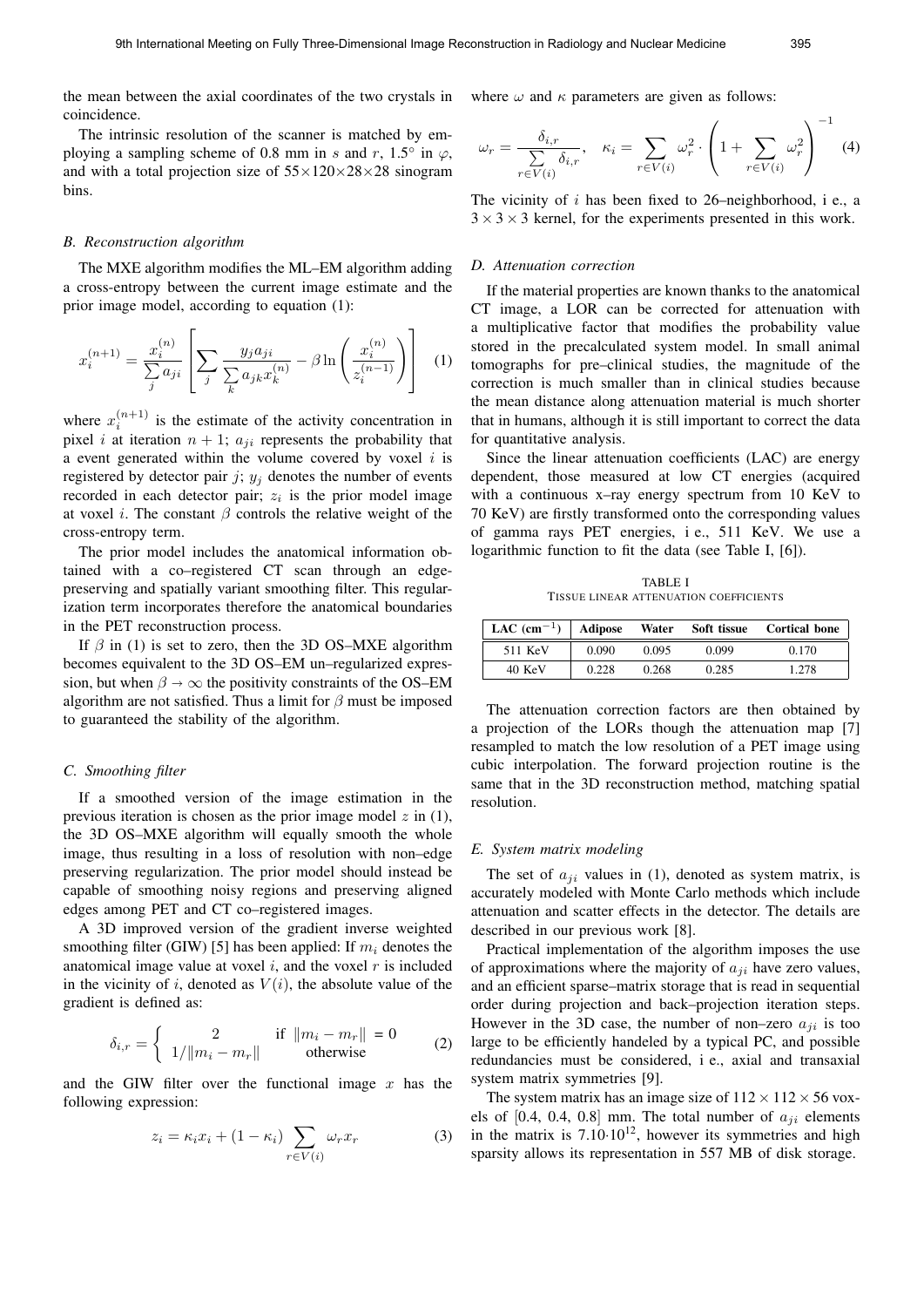The voxel size is chosen at one quarter the size of the pixelated crystal dimension in the transaxial plane, to ensure that the intrinsic scanner resolution is matched, and half the size in the axial direction, which facilitates the application of parallel shift redundancies and axial reflection symmetries within one transaxial plane only [9]. The  $a_{ii}$  values obtained by Monte Carlo simulation are filtered to reduce variance and ordered in 10 subsets according to the  $\varphi$  value.

#### *F. Data acquisition*

The reconstruction scheme has been evaluated with the SimSET emission tomography simulation package [10], which includes scatter, attenuation, no–collinearity and positron range effects.

Coincidences from simulated studies were collected in list mode format, replacing the 3D sinogram binning module provided by SimSET by a custom version that doesn't evaluate depth of interaction resolution, but calculates the sinogram bin from the centers of the pixelated crystal with the highest probability to detect the photons.

The phantom shown in Fig. 1 was simulated to evaluate the noise characteristics, contrast recovery and resolution of the proposed algorithm. The background cylinder has a diameter of 36 mm and 45 mm in length, centered on the scanner axial axis. The lower part of the phantom contains a hot cylinder with twice the background activity concentration, as well as a cold cylinder without activity. Both cylinders have dimensions of 12 mm in diameter and 15 mm in length. The upper part of the phantom consists of five cylinders with 15 mm in length and diameters of 7.5, 6, 4.5, 3 and 1.5 mm. Their activity concentration was also chosen twice the background activity.

The attenuation was chosen equal to water or bone at 511 KeV, according to the Fig. 1. It can be noted that there are also anatomical boundaries without activity gradient for the purpose of evaluating the robustness of the reconstruction algorithm against CT information not correlated with functional PET regions.



Fig. 1. Transverse and saggital views of the simulated phantom. Cylinders have the following relative activity densities and materials: (a) bone and activity = 2 $\alpha$ ; (b) water and activity =  $\alpha$ ; (c) bone and activity =  $\alpha$ ; (d) bone and activity = 0; (e) water and activity = 0.

The second study simulated with SimSET consists of the cranial subset of the realistic Digimouse phantom [11] which includes a co–registered CT image, both sampled at 0.1 mm/voxel. To adjust to the FOV of the PET scanner the acquisition was restricted to include only the mouse head.

Radionuclide activity concentrations were chosen from each tissue mean value in the Digimouse PET image, except for the non–segmented zones, where the measured activity was reduced to get more contrast in our experiments. The attenuation volume required in SimSET simulations was obtained from the Digimouse atlas mapped at 44.7 KeV tissue attenuation coefficients.

The CT Digimouse scan consists of a 8 bit scaled image, that is mapped to the attenuation values at 40 KeV with the segmented atlas using the segmented co–registered image. In non–segmented images it should be necessary to estimate the tissue mean gray level values by an appropiate segmentation method.

#### III. RESULTS

In Fig. 2 the OS–EM and OS–MXE reconstructions of the phantom study are compared at different views. A higher degree of smoothing can be observed in the second one, while the edges aligned with anatomical interfaces are enhanced. There are no significant artifacts related to non–correlated CT and PET data. Quantitative results of the reconstructed



Fig. 2. Reconstructions of the phantom simulated with SimSET. (a),(b) and (c): transaxial, coronal and saggital sections of a 3D OS–EM reconstruction with MAP regularization, without anatomical information. (d),(e) and (f): 3D OS–MXE reconstruction. The same system matrix has been used in both images, using 10 subsets and 6 iterations

image quality are plotted in Table II. The measured parameters represent the percent contrast recovery for the hot cylinder  $(Q_H)$  and cold cylinder  $(Q_C)$ , and the percent background variability [12]. The contrast recovery is slightly better in MXE reconstructions while noise level is reduced. Edge enhancement and contrast recovery can also be observed in Figs. 3 and 4, showing profiles along the OS–EM and OS–MXE images with  $\beta = 0.01$  Finally, different views of the reconstructed mouse phantom are shown in Fig. 5. OS–MXE reconstruction is less noisy and is capable of delineating better those structures related to attenuation steps in CT image.